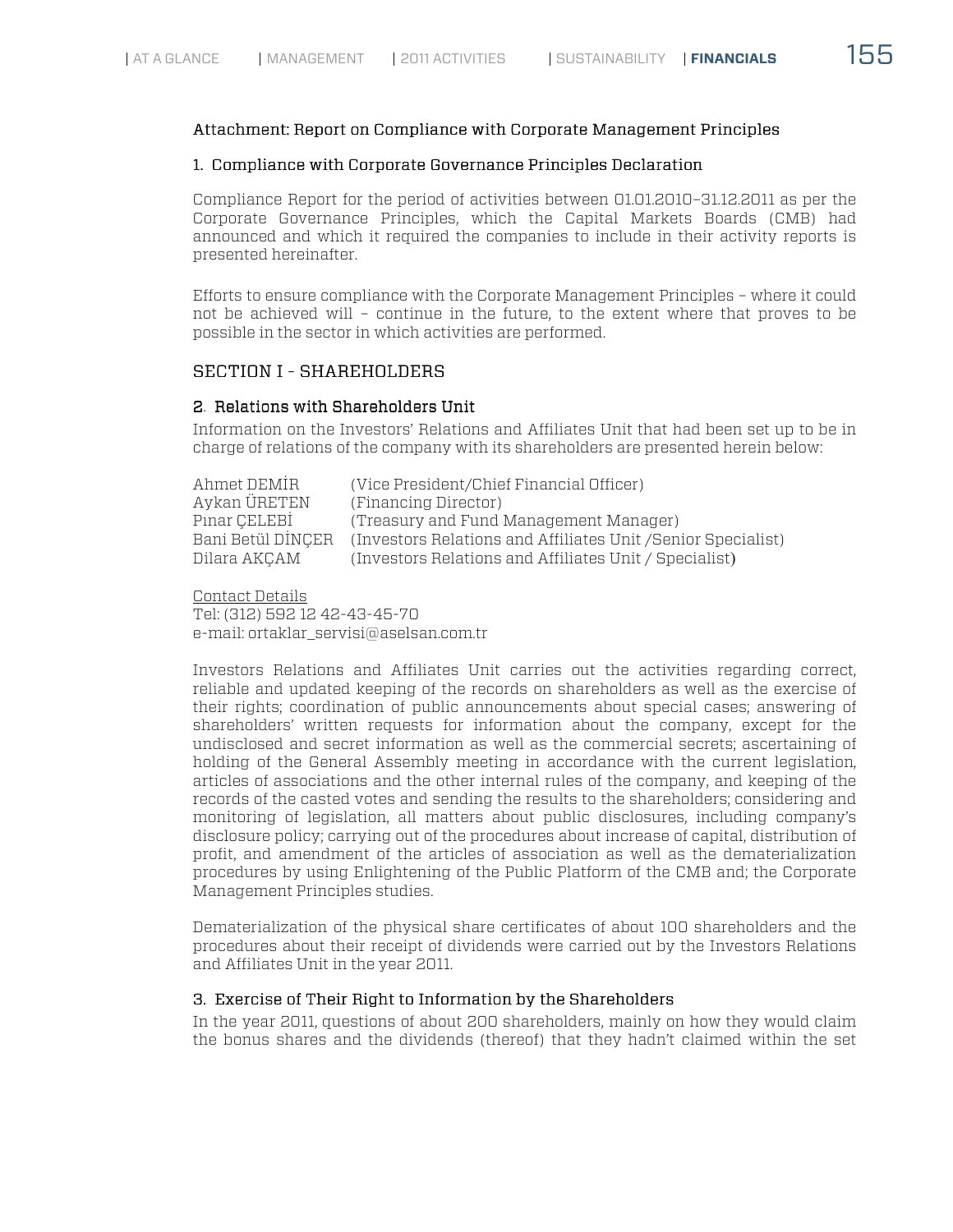time, and what procedures they should follow for the dematerialization of their share certificates have been orally answered. Special care has been taken to provide full and understandable answers to the shareholders who apply for information.

Company's web site is effectively used for the announcement of the developments that would affect exercise of shareholding rights.

Appointment of a private auditor has not been provided as an individual right in the articles of association of the company, and there has not been any request from the shareholders for the appointment of a private auditor, either.

# 4. Information on General Assembly

The agenda and the invitation to the 36th Annual General Assembly Meeting of the company which was held on the date of 31.03.2011 to discuss the activities of the year 2011 have been announced in the Trade Registry Gazette of Turkey, on 07.03.2011, and published in two newspaper at the date of 09.03.2011 at national level in Turkey. The meeting was held with the participation of 11 shareholders, who owned 19.990.001.790 shares of the total number of 23.522.400.000 shares represent TL. 235.224.000 issued capital.

Annual reports are made ready for the shareholders for examination latest by fifteen days before the general assembly date and; they are given to the shareholders who apply to participate to the general assembly and to those who demand them. Special care is given to shareholders' right to ask questions in the general assembly meetings on matters that take place in the agenda. The questions that the shareholders ask at the meetings and their suggestions, as well as the answers that are given to them are entered in the minutes of the general assembly.

Within the scope of CMB Communiqué, Series: IV No: 56 and No: 57, the company will comply with the regulations of Corporate Governance procedures of CMB due to the significant operations. The Company will add this issue to its main contract and will submit for approval in Ordinary General Assembly in 2012.

# 5. Voting Rights and Minority Rights

Shareholders have no preferred voting rights in the company, and there are not any rules pertaining to cumulative voting, either.

# 6. Dividend Distribution Policy and the Date

According to the Capital Markets Law and the other legislation as well as the provisions of the articles of association, and as per the resolutions of the general assembly, in the year 2011 TL 32.696.136 (TL 0,139 per 1 TL share, 13,9% gross over capital) and (net TL 27.791.715,60 per TL 0,11815 - 1TL share, 11,815 % over capital) of the profit for 2010 has been distributed to shareholders as cash dividend. There are no privileges granted to (certain) shareholders as to the entitlement to the profits that are obtained by the company. The dividend distribution policy that has been presented to shareholders' information is as follows:

# DIVIDEND DISTRIBUTION POLICY

The amount of dividends shall be calculated – by taking into consideration the pertinent legislation, the provisions of the articles of association, the equity capital ratio of the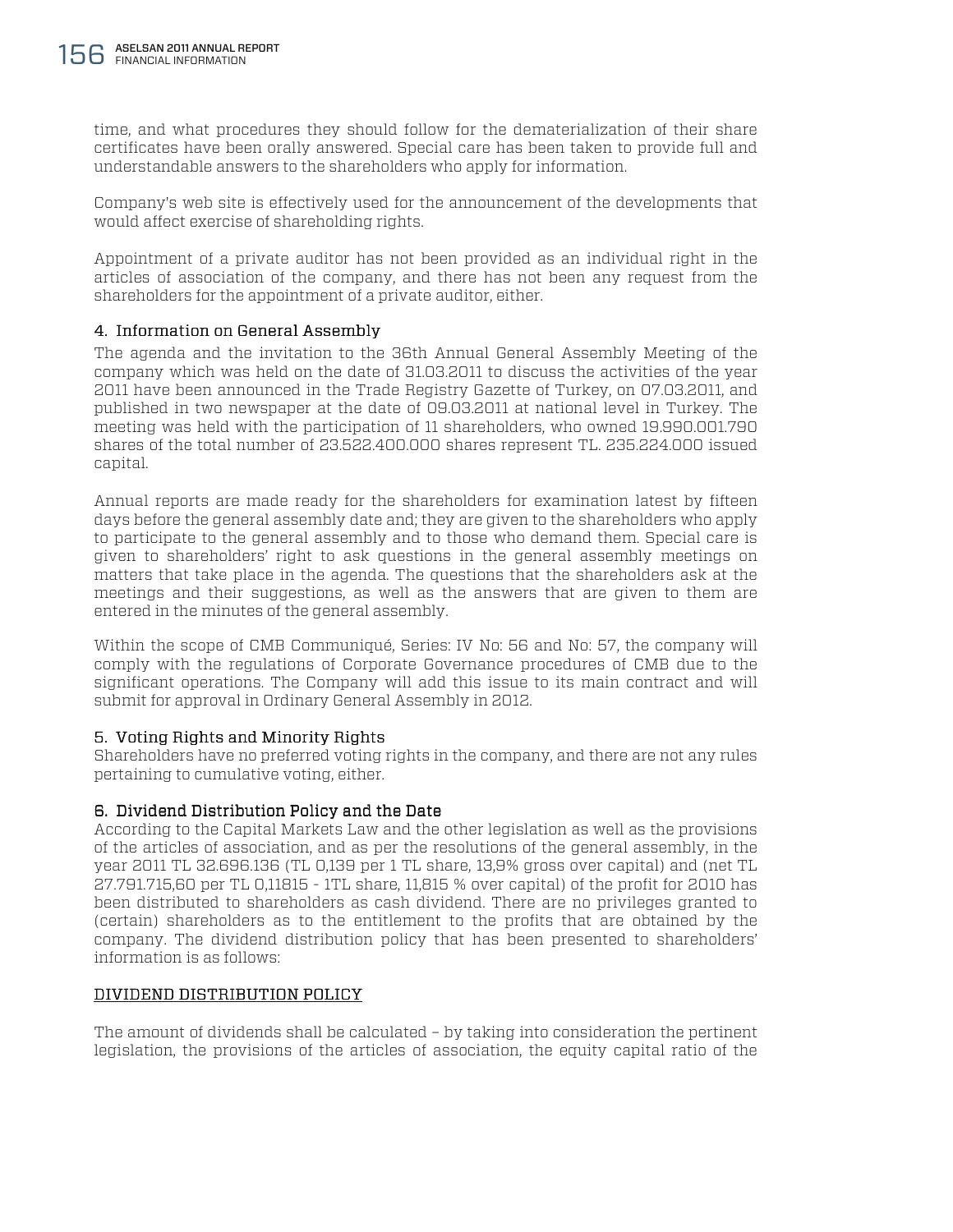company, the sustainable growth rate, market value and cash flows – as the distributable profit by referring to the annual profit that is indicated in the financial statements of the company, which had been prepared according to the laws and regulations (after subtracting therefrom the reserves that had to be set aside according to the law, tax, funds, financial liabilities and the losses from previous years). Then, the Board of Directors will prepare its recommendation on the way such dividends would be distributed, i.e. as cash on the set dates, or as bonus shares that represent the profit which would have been added to the capital, and submit it to the approval of the General Assembly.

There are no privileges in the company regarding entitlement to the company's profit.

# 7. Transfer of Shares

In defense industry in which the company operates, it is very important to identify the controlling shareholders who would have a voice in the company management. For that reason, transfer of Group-A registered shares which represent a part of the capital and that are not traded in İstanbul Stock Exchange is restricted as per the provision of the articles of association which reads as, "Group-A shares cannot be sold or transferred without the approval of the Board of Directors and; in the event all or some of them are sold and transferred to third persons without the approval of the Board of Directors, the Board can, without stating any cause, refrain from registering such sale (in the company books)".

### SECTION II – ENLIGHTENING OF THE PUBLIC AND TRANSPARENCY

### 8. Company's Disclosure Policy

Disclosure policy, about which our shareholders were informed at the Ordinary General Assembly meeting of 30.03.2007, can be accessed on the company's internet web site.

### 9. Explanations Regarding Special Cases

Explanations have, under the guidelines of the CMB, been made in the year 2011 for 25 special cases. CMB or İstanbul Stock Exchange did not request any explanations and/or additional explanations within the year.

### 10. Company's Internet Web Site and Its Content

Arrangements have been made to enable access to the following information on the company's web site (www.aselsan.com.tr).

- **!** Members of the Board of Directors/Auditors;
- **!** Trade Registry information;
- **!** Shareholding structure;
- **!** Latest version of the articles of association;
- **!** Preferred shares;
- **!** Explanations regarding special cases;
- **!** Annual reports;
- **!** Corporate management compliance reports;
- **!** Disclosure policies;
- **!** Explanations and public offering circulars;
- **!** General assembly meetings;
- **!** Proxy voting form;
- **!** Frequently asked questions;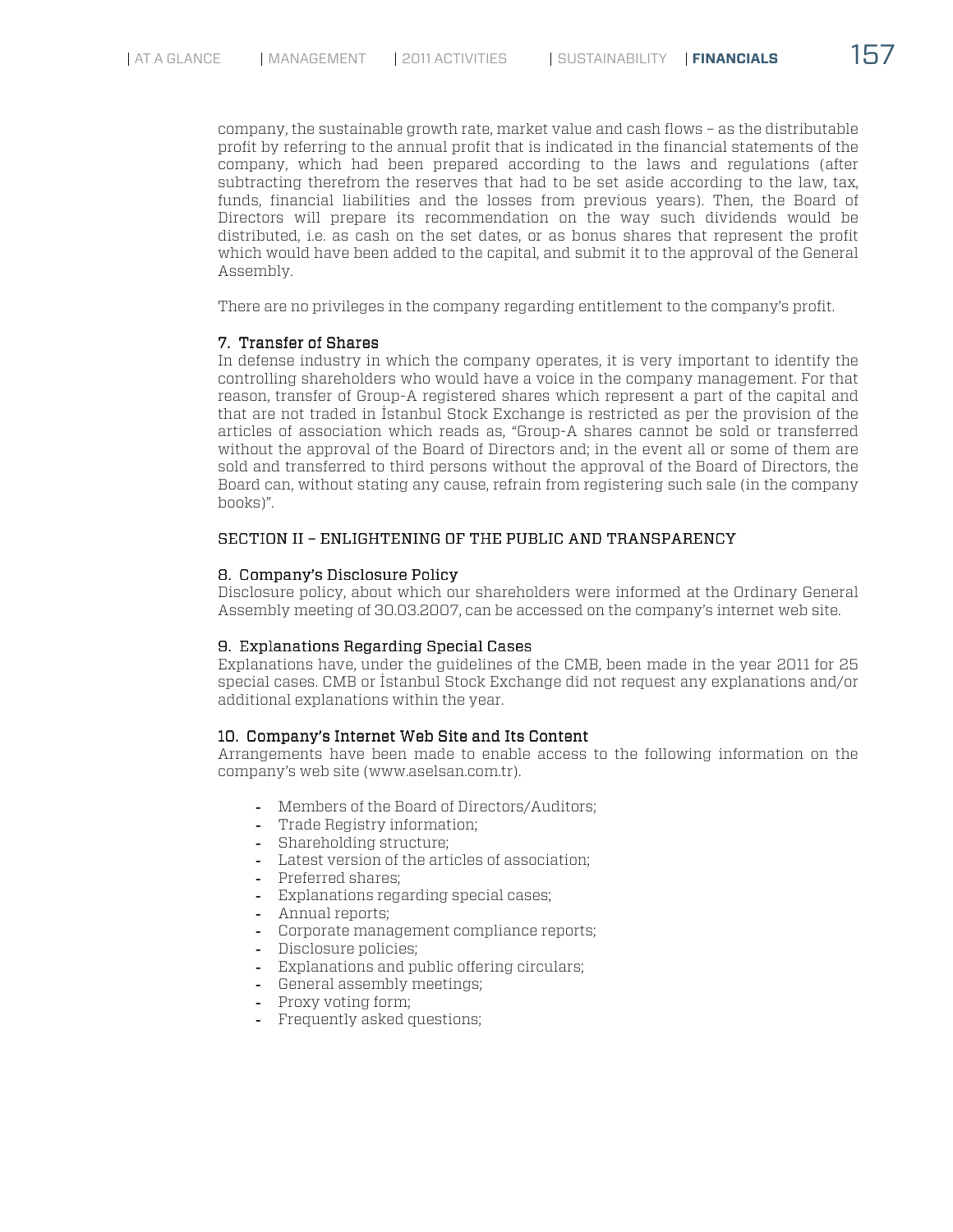Periodical financial statement and independent audit reports.

In the news and announcements section of the main page of the company's internet web site, explanations regarding special cases to İstanbul Stock Exchange as well as information on other matters that concern the investors take place.

# 11. Disclosure of Real Person(s) Who is/are Ultimate Controlling Shareholder(s)

The Turkish Armed Forces Foundation is the largest shareowner of the company, and owns 84,58% shares of the company. The company does not have a mutual subsidiary relationship with the Turkish Armed Forces Foundation, or with any other company.

### 12. Public Disclosure of Persons Who Can Have Access to Insider Information

Starting from the year 2004 annual report, the list of the persons who can have access to insider information are annually disclosed to the public in the Corporate Management Principles Compliance Reports that take place in the annual reports.

The list of persons who can have access to insider information as of the beginning of February 2012 are as follows.

| 1)  | Hasan MEMİŞOĞLU      | Chairman of the Board of Directors        |
|-----|----------------------|-------------------------------------------|
| 2)  | Necmettin BAYKUL     | Vice Chairman of the Board of Directors   |
| 3)  | Ahmet ŞENOL          | Member of the Board of Directors          |
| 4)  | <b>Birol ERDEM</b>   | Member of the Board of Directors          |
| 5)  | M. Ayhan GERÇEKER    | Member of the Board of Directors          |
| 6)  | Erhan AKPORAY        | Member of the Board of Directors          |
| 7)  | Osman Kapani AKTAŞ   | Member of the Board of Directors          |
| 8)  | Mehmet TIMUR         | Member of the Board of Auditors           |
| 9)  | İsmail DİKMEN        | Member of the Board of Auditors           |
| 10) | Ali Rıza DADAŞ       | Member of the Board of Auditors           |
| 11) | Cengiz ERGENEMAN     | <b>CEO</b>                                |
| 12) | Özcan KAHRAMANGİL    | Vice President (MGEO Division)            |
| 13) | Fuat AKCAYÖZ         | Vice President (SST Division)             |
| 14) | <b>Faik EKEN</b>     | Vice President (HBT Division)             |
| 15) | Ergun BORA           | Vice President (REHİS Division)           |
| 16) | Ahmet DEMIR          | Vice President (CFO)                      |
| 17) | İnci UYSAL           | Internal Audit and Assessment Committee   |
|     |                      | Chairman                                  |
| 18) | Aykan ÜRETEN         | <b>Financing Director</b>                 |
| 19) | Gönül TETİK          | Accounting and Financial Affairs Director |
| 20) | Afşin AKKERMAN       | Supply Logistics Director                 |
| 21) | Ali Fatih Bilgi      | Information Management Director           |
|     | 22) Mustafa ERTÜRK   | International Marketing Director          |
| 23) | Nihat IRKÖRÜCÜ       | Human Resources and Support Services      |
|     |                      | Director                                  |
|     | 24) Baran ÖZER       | Contracts Director                        |
| 25) | Baki ŞENSOY          | Strategic Management Director             |
| 26) | M. Uğur KARAVELİOĞLU | Military Wireless Program Director        |
| 27) | Mehmet Atila AKAY    | Military Communication Systems Director   |
| 28) | Sinan ŞENOL          | Avionic Satellite and Naval Communication |
|     |                      | Systems Program Director                  |
| 29) | Özge SAVAŞ           | Radar Program Director                    |
|     |                      |                                           |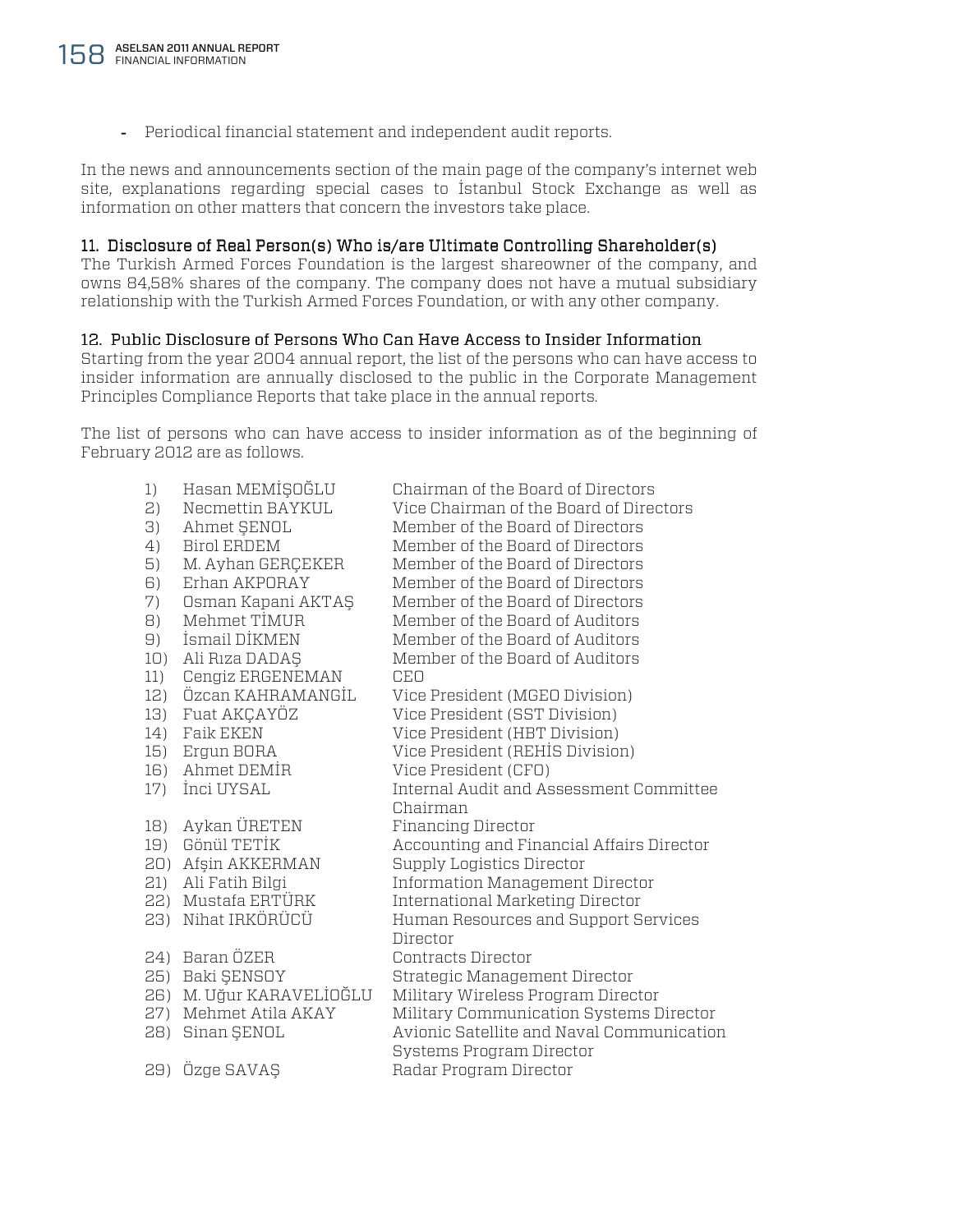| 30) | Hayrullah YILDIZ         | EH Self Defense Systems Program Director   |
|-----|--------------------------|--------------------------------------------|
| 31) | Fikri ATMACA             | EH Intelligence and Attack Systems Program |
|     |                          | Director                                   |
|     | 32) İbrahim Aybars KÜÇÜK | Land and Missile Program Director          |
| 33) | Fikret ÜLGÜT             | Defense Systems Program Director           |
| 34) | Metin SANCAR             | Air and Naval Programs Director            |
|     | 35) Yavuz Suat BENGÜR    | Naval Systems Program Director             |
| 36) | Yavuz BAYIZ              | Prof. Civil System Program Director        |
| 37) | Mustafa KAVAL            | Air Defense System Program Director        |
| 38) | Murat ACAR               | Accounting Manager                         |
| 39) | Pinar CELEBI             | Treasury and Fund Management Manager       |
|     |                          |                                            |

Within the framework of Communiqué Series:VIII, No: 54 "Principles Regarding Public Disclosure of Special Circumstances" published at 06.02.2009 by CMB, the list of persons who have access to insider information is also prepared and kept to be presented if demanded.

## SECTION III - BENEFICIARIES

### 13. Informing of Beneficiaries

Necessary case is taken when handling the requests of the beneficiaries for information about the company and on matters that concern them, and when answering them correctly and in an understandable manner.

In the Aselsan Magazine which is published quarterly by the company, information on the technical matters regarding the activities that are carried out and on the current social events is given. Aselsan Magazine is sent to the end users of the company products, to the shareholders that had attended to the General Assembly, to the company personnel and to others who may be interested, upon publication.

Company employees are informed on the Internet, on many subjects regarding their financial and social rights. Besides, in the company there is an Employee Representation in which 45 currently employed personnel participate, with the purpose of enabling communication between the personnel and management and to provide guidance in social activities.

Periodical meetings that are held with the representatives of the employees are platforms where the employer and the employees exchange their views and wishes regarding the current practices. The minutes that are kept at such meetings are communicated to all personnel on the employee representative's page of the company intranet.

#### 14. Participation of Beneficiaries in the Management

Company employees can communicate their expectations and demands to the top management through their representatives. Studies on the participation of the beneficiaries other than the employees and the shareholders will be (re)considered in accordance with the amendments to the Turkish Commercial Code (TCC).

#### 15. Human Resources Policy

Arrangements were made regarding working conditions of the personnel according to the vision, mission and principles of the company, hiring, promotions, remuneration,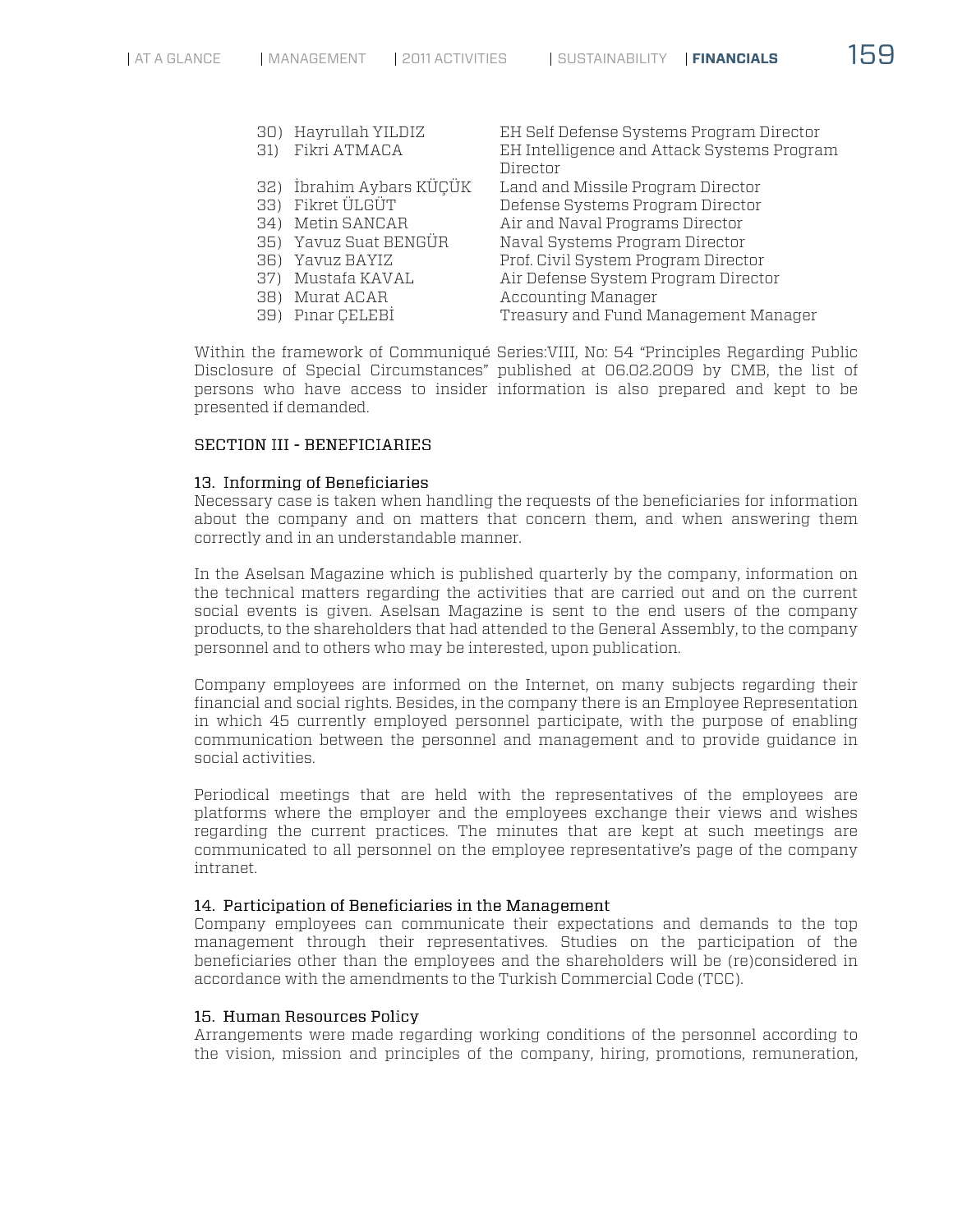awarding, layoffs, leaves, disciplinary procedures, rights, duties and responsibilities and other personal rights of the employees.

There are, among the employees of the company, 45 employee representatives; 12 of which representing the engineers, 3 representing the administrative personnel, 20 representing the technical personnel, 4 representing the office personnel, and 3 representing the workers.

In the year 2011, there have been no complaints from the employees regarding discrimination.

### 16. Information About the Relations Between Customers and Suppliers

The basic principle of the company is to supply presenting continually and promptly flawless products and services to its customers, and continuously develop the processes, services and products in order to fully meet customer needs. For this purpose, in order to meet the requirements of quality standards, a quality system documented with quality handbook, directives, quality plans, standards, auditing and test directives and foresight implemented operations has been designed.

For the purpose of procuring the materials and software that are used in the products, as well as the services regarding such products, from reliable suppliers, so that possible quality issues would be reduces, the suppliers are checked for their technical, commercial and quality efficiency and capacity. The results of such assessments are communicated to the supplier firm, and suppliers that meet the required conditions are contracted. Within this context, in the year of 2011, orders were placed with 3.817 supplier firms, 176 of which being subsidiary industry firms.

Information about customers and suppliers are classified under appropriate confidentiality levels, and treated according to such classification. Information on the offers received from the suppliers and the correspondence with them are treated as confidential, and are not given to unauthorized persons or to third party firms. In the directives that are created, guarantees are provided to ensure that unfair advantages are not obtained from the customers and suppliers.

# 17. Social Responsibility 17.

The company has donated to the elementary school, faculty and rehabilitation center in the scope of social responsibility.

# SECTION IV – BOARD OF DIRECTORS

### 18. Structure and Formation of the Board of Directors and Independent Members

Hasan MEMİŞOĞLU Chairman of the Board of Directors / Executive Director

|               | Necmettin BAYKUL Vice Chairman of the Board of Directors / Executive Director       |
|---------------|-------------------------------------------------------------------------------------|
| Mustafa Ayhan | Member of the Board of Directors (Member of the Corporate                           |
| GERÇEKER      | Management Committee)                                                               |
| Osman Kapani  | Member of the Board of Directors (Member of the Corporate                           |
| AKTAŞ         | Management Committee)                                                               |
| Ahmet SENOL   | Member of the Board of Directors (Member of the Committee in<br>Charge of Auditing) |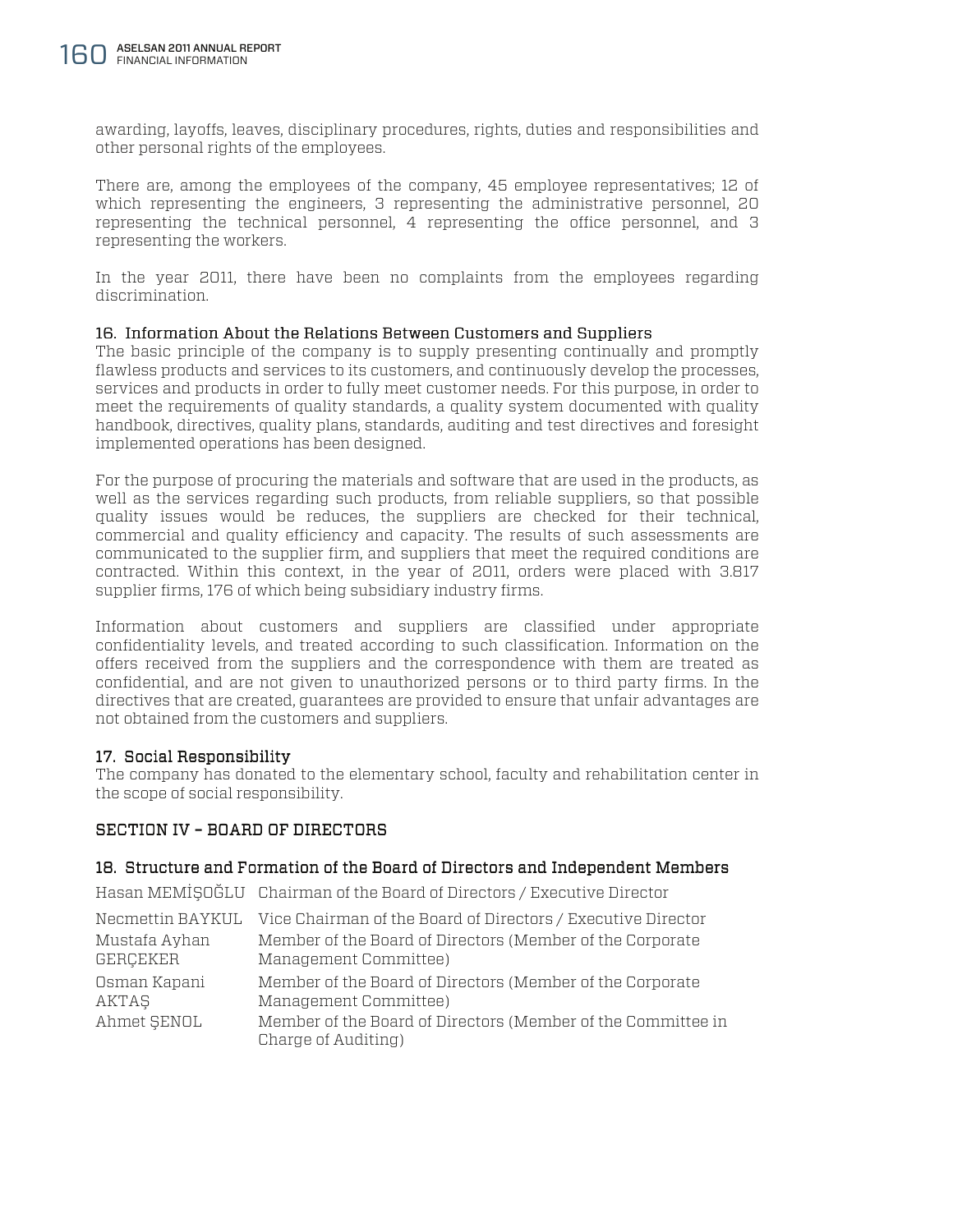# Erhan AKPORAY Member of the Board of Directors (Member of the Committee in Charge of Auditing)

Birol ERDEM Member of the Board of Directors

There is no board member who has an assignment in execution.

Due to the Main Contract Article No.8 of the Company, Board of Directors are composed of privileged shareholders who are representing Turkish Armed Forces Foundation (TAFF) and who are worked for Turkish Armed Forces and retired, and are experienced professional members. In the scope of CMB Communiqué Series:IV No:56 and No:57 Communiques, to comply with corporate management procedures, the number of members will be increased from 7 to 9 including 3 independent members. There will be amendment in Main Contract of the Company for this issue and will be submitted for approval in the Ordinary General Assembly in 2012.

The members of the Board of Directors of the company serve without receiving any interest or benefit, with the responsibilities and powers bestowed upon them according to the Capital Markets Law and TCC.

Members of the Board of Directors are, according to the "Operating Directives of the Board of Directors", obliged not to engage in any commercial transaction with the company or regarding any field that fall within the scope of the company's (activities), either personally or indirectly.

### 19. Qualifications of the Members of the Board of Directors

Members of the Board of Directors are composed of members who have strong ethical standards, vocational education, knowledge, experience and reputation.

### 20. Company's Mission and Vision and Strategic Objectives

Board of Directors is the highest level strategic decision making, executive and representative body. According to the articles of association of the company, the board of directors is responsible for deciding the strategic plans and supervising their implementation. In this context, the mission, vision and strategic objectives are set by the board of directors, which of them are included in the strategic plan. The level of achievement of these objectives are followed up by using the Information Management System, and checked by the Board of Directors and the General Manager on monthly basis. Current version of mission and vision is made available to the public on the company's web site.

### The Company's Mission:

"To design, develop, produce cost efficient product and system solutions electronic technologies, to customers mainly to Turkish Armed Forces by increasing the assets and resources of the company and increasing their worth."

### The Company's Vision:

Has been set as "Being one of the largest 50 defense industry firms of the world, by creating high, original and national technological means and capabilities."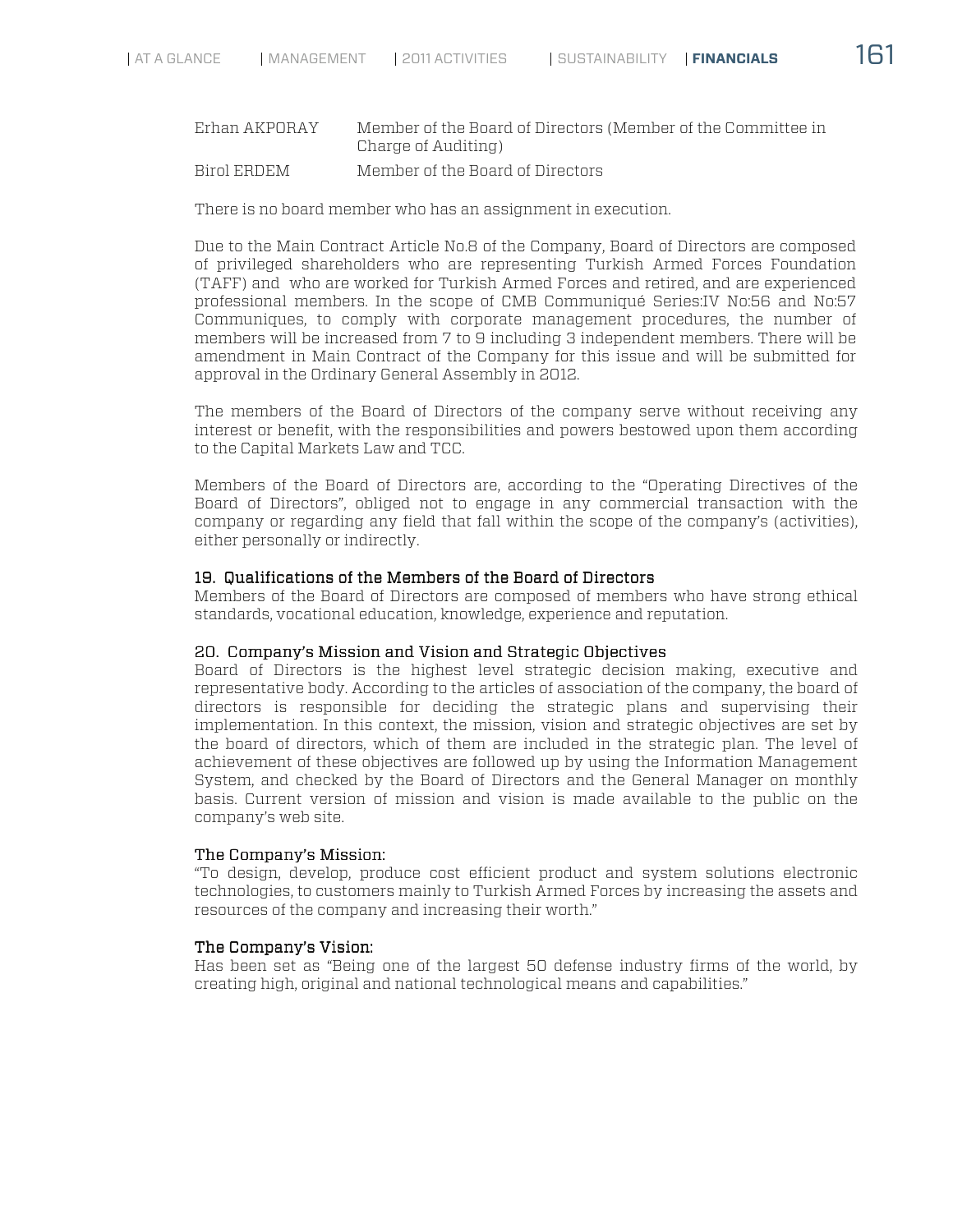#### 21. Risk Management and Internal Control Mechanism

The Internal Audit and Assessment Committee, which has been created under the Board of Directors, with the purpose of managing the company's risks, and assessing the control and corporate management processes, audits the units and the processes of the company according the plans that had been prepared, and regularly reports its findings to the Board of Directors. Continuous studies are made to increase and improve the effectiveness of the systems.

#### 22. Members of the Board of Directors and the Powers and Responsibilities of the Directors

Powers and responsibilities of the Board of Directors are stated in Article 13 of the articles of associations of the company, which is titled "Duties and Powers of the Board of Directors" the company will add this issue to its main contract and will submit for approval in Ordinary General Assembly in 2012. Besides, duties and powers of the Board of Directors are also explained in the Operating Directives of the Board of Directors, which has been prepared in the company. In Article 14 of the articles of association, which is titled "Transfer of the Powers to the General Manager" the rules on the transfer of the powers of the Board of Directors to the General Manager are set. Managers' powers and responsibilities are explained in the "Duties and Responsibilities Directive" that has been prepared in the company.

#### 23. Principles on the Activities of the Board of Directors

Agenda of the meetings of the Board of Directors are decided by the Chairman, in a way that would include the subjects that were suggested by the members of the Board of Directors. The matters that the members of the Board of Directors wish to be included in the agenda as well as the suggestions of the General Management regarding the agenda are reported to the Chairman of the Board of Directors. The Chairman of the Board of Directors reviews the opinions of the members of the Board of Directors and the General Management, and finalizes the agenda. Matter that the members of the Board of Auditors wish to be discussed will also be included in the agenda. Matters or urgency that emerge and discussion of which are deemed useful can also be included in the agenda during the meeting of the Board of Directors.

According to the Article 10 in the articles of association, the Board of Directors convenes as necessary, and at least once a month. The number of meeting in the year 2011 was 27. (15 of the decisions are the recessional decisions)

The place, date, time and the agenda of the next meeting are decided in every meeting of the Board of Directors. General Management does, in accordance with the directive of the Chairman of the Board of Directors, or of the Vice Chairman or else of a Executive Director, and at least 5 workdays before, send the documents regarding the items of the agenda to the members of the Board of Directors and of the Board of Auditors. Invitations cannot be made by telephone, and the members of the Board of Auditors are also invited to the meetings.

Members of the Board of Directors must attend the meetings unless they have an important excuse. The members that do not attend must notify their excuses.

There is a secretary to provide information to and communicate with the members of the Board of Directors. Furthermore, a reporter is also assigned to carry out the necessary work in this manner.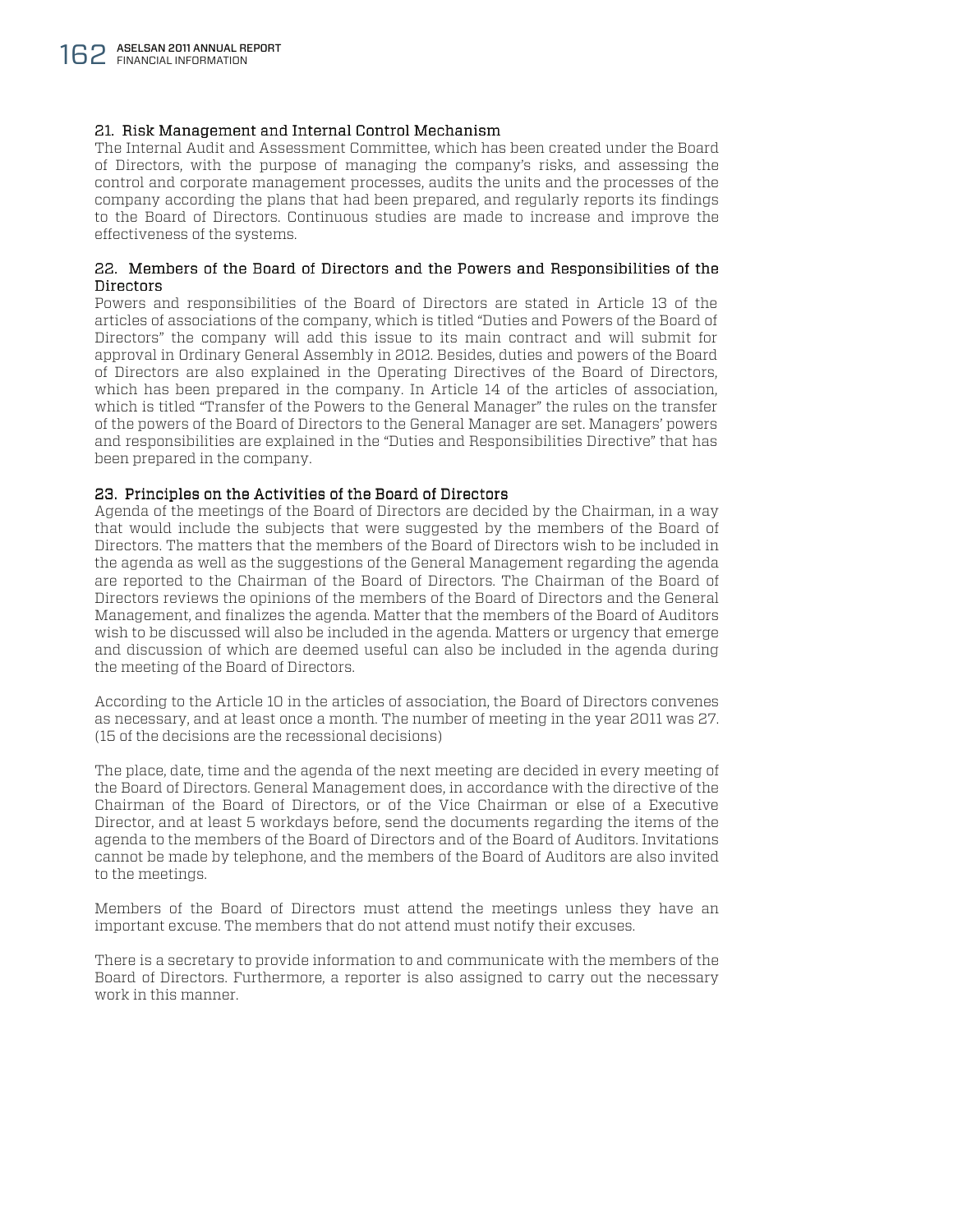When entering the resolutions of the meeting, the reporter of the board of directors must observe the provisions of Article 78 of TCC on the Book of Resolutions and of Article 330 on the resolutions of the board of directors.

Accordingly, the reporter ensures that the date and number of the resolution, the names and surnames of those who has attended, the names and surnames of those who has not attended as well as their excuses, the meeting agenda, suggestions for and discussions on the agenda, the text of the resolution, and if any the dissenting opinions are entered in the resolution book and; that the signature of the attending members are affixed under it.

Every member of the Board of Directors, including the Chairman, has one vote. In case of a tie, Chairman's vote will not make any difference. Members cannot abstain; they must vote either aye or no. The member who abstains will be deemed to have voted no. The member who votes no will also ensure that his/her arguments are entered into the minutes, and then signs under it. However, in order to ensure compliance with corporate governance principles, Article 11 of "Assembly and Decision Making Quorum" of the main contract is updated and "TCC, CMB, regulations of CMB due to the corporate governance and other related regulations should be considered for members of Assembly and Decision Making Quorum and Board of Directors in case of working outside the company. Decisions taken by the Board of Directors and other operations performed without complying with corporate governance principles shall be deemed as invalid contrary to the main contract" is added to the Article 11. Amendment in the main contract is continuing process and will be presented for approval the Annual General Meeting in 2012.

The undersigned resolutions as well as the Preparatory File of the Board of Directors are sent to the members of the Board of Directors and of the Board of Auditors.

### 24. Restraint of Trade

The General Assembly did not pass any resolution regarding the "Prohibition of Engaging into Transaction with the Company" and the "Restraint of Trade" for the members of the Board of Directors of the Company, which are stated in Articles 334 and 335 of TCC.

# 25. Ethical Rules

The Ethical Rules that the Board of Directors laid down for the employees of the company have been printed and announced to the public in the year 2007. They can be read on the company's internet web site.

### 26. The Numbers, Structures and Independence of the Committees set by the Board of Directors

a) The committee in Charge of Auditing

| Ahmet SENOL   | - Member - Member of the Board of Directors |
|---------------|---------------------------------------------|
| Erhan AKPORAY | - Member - Member of the Board of Directors |